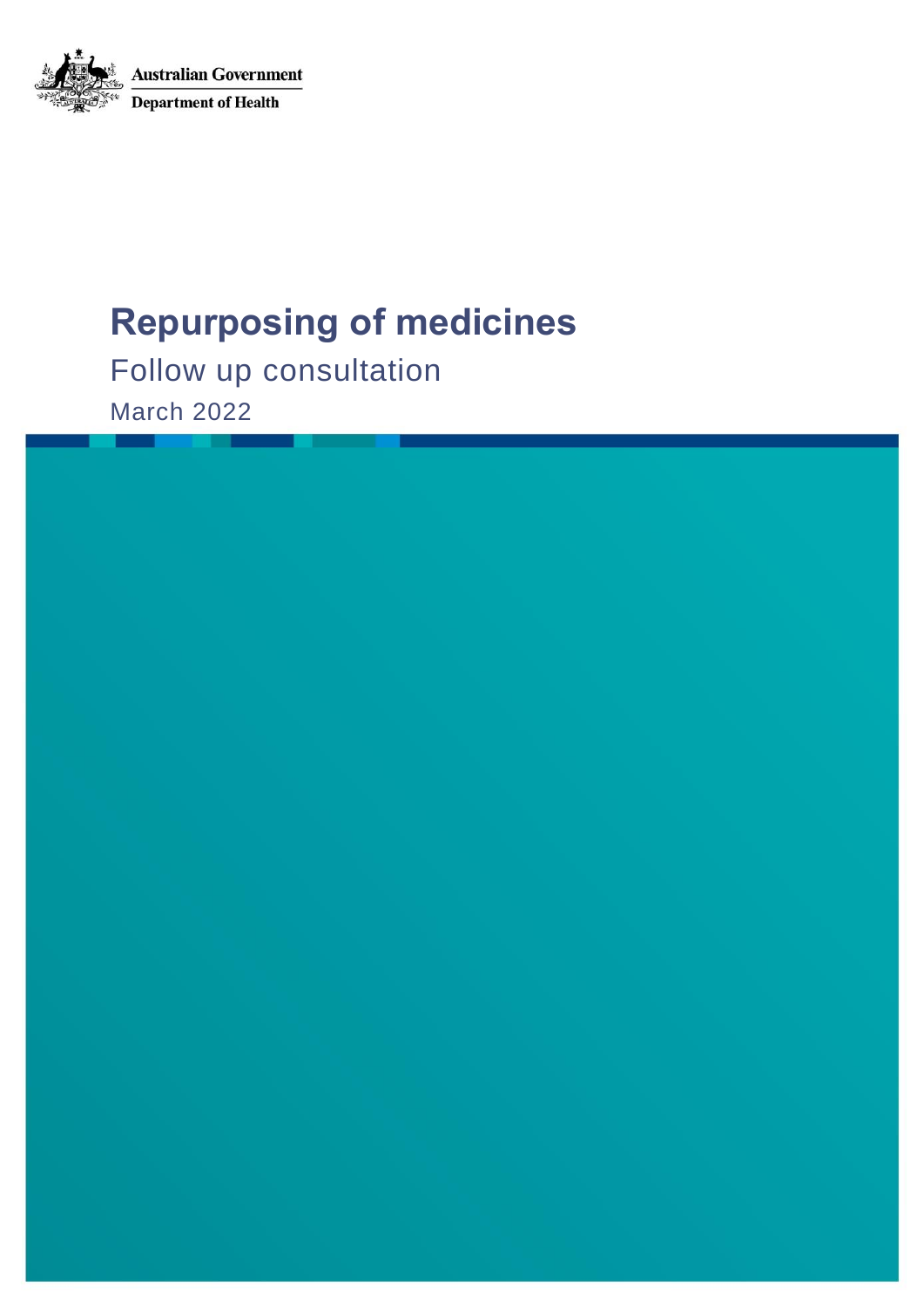# **Background**

Prescription medicines have been used 'off-label' for a given indication for many years to treat conditions or uses that have not been registered in Australia. Whilst this is often aligned with accepted clinical practice, it can lead to patient inequity as it is applied in an ad hoc manner at the discretion of individual doctors. It also can involve significant medicolegal risk in cases where the particular off-label use is not generally accepted in clinical practice. New uses are not always supported by evidence and the off-label use may not be reimbursed meaning the off-label use may be uneven.

Obtaining regulatory approval and registration on the Australian Register of Therapeutic Goods (ARTG), addresses medico-legal concerns and increases patient and medical confidence which will lead to wider and safer use, and improve the equity of access to medicines. To seek reimbursement through the Pharmaceutical Benefits Scheme (PBS) listing also requires formal registration of the indication on the ARTG. Repurposing medicines has the potential to remove some of these barries and improve the access of patients to the medicines they need.

For a sponsor to market a new therapeutic use for an existing medicine in Australia, they need to seek regulatory approval for an 'extension of indication'. It is common to extend an indication to other populations such as from adults only to paediatric or adolescent patients. Extending indications is a relatively common and successful paradigm in expanding access to patients and the commercial value of new drugs.

In general terms, there are two types of indication expansion:

'Cascading' extension of indications:

- Changes to population (e.g., expansion to include adolescents).
- Use of a medicine for a closely related condition (e.g., use of an oncology medicine for a related tumour type or for the same tumour type in a different organ.)

#### Novel clinical use

- May involve a different body system.
- May be pharmacodynamically different.

An extension of indication typically involves a high administrative burden and significant costs for the sponsor. Therefore, most regulatory and reimbursement applications for extension of indications occur whilst the medicine remains on-patent and the original developer or licensor of a medicine can benefit from their intellectual property. The obstacles of seeking the extension of indications are countered by the potential revenue. After patent and/or data protection ceases sponsors are less likely to seek the extension as price reductions reduce the incentive for an initiating sponsor. The return-on-investment is expected to be low or even absent for medicines that are out of basic patent and regulatory protection.

The process of extending indications is also known as 'repurposing'. For this consultation the focus is the process of marketing authorisation for novel clinical uses of existing medicines registered on the ARTG, rather than the commonly used practice with certain on-patent medicines of extension of indications to related populations. The intent of consultation is to establish options to reduce barriers and identify incentives for medicines to be repurposed for novel clinical uses. There is a particular focus on off-patent medicines, although opportunities for repurposing on-patented medicines also exist.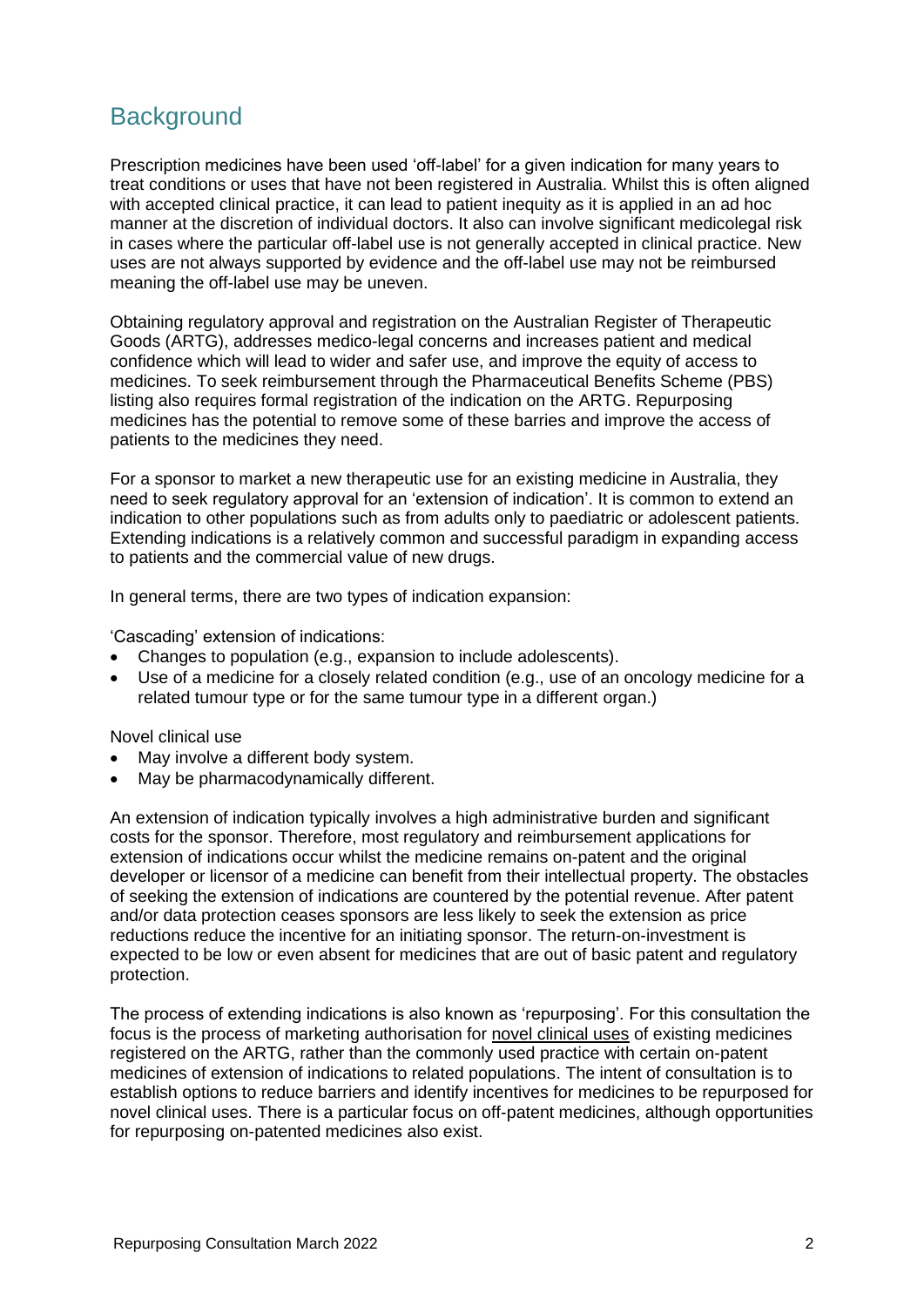# Targeted medicines

The Department is aiming to improve the environment to encourage the repurposing of medicines, with a primary focus on **novel clinical uses** of proven safe medicines.

To be considered for repurposing the medicine must:

- Have a history of safe usage within Australia;
- Be a prescription medicine that is registered on the ARTG or has formerly been registered on the ARTG (but not cancelled through safety concerns);
- Have limited commercial viability not part of a commercial planned extension of indications program.

It is recognised that different approaches for identification of candidates for repurposing may be required for on-patent (innovator) and off-patent (generic) medicine.

It will also be important that any process developed to support the repurposing of medicines for a novel indication does not disrupt the existing, active process of extension of indications (particularly of on-patent medicines). Since 2015, over 230 medicines have had their indications extended on the ARTG.

# How to respond?

The Department welcomes feedback on the options presented in this paper and encourages alternative suggestions that may assist. The consultation hub poses questions to encourage feedback within the tool. Stakeholders are also welcomed to provide more specific responses and attach a separate response document if required by uploading a response document (if required) on the final page.

<https://consultations.tga.gov.au/tga/2022repurposingmedicines/>

The information presented in this survey is identical to this document.

# Consultation overview

In 2021 the Department conducted the following consultations on understanding barriers to repurposing medicines in Australia:

- Public consultation February 2021
- Stakeholder meeting May 2021
- Three roundtable discussions July 2021

The previous consultations focused on identifying potential incentives to overcome barriers of repurposing of medicines.

We are now seeking input to inform the Department's advice to Government on how it might:

- address commercial and intellectual property issues;
- identify the best candidates for repurposing;
- shortlist candidates; and
- approach and incentivise the market for repurposing a medicine.

The intention of this consultation is to develop options for Government consideration, noting that that some options may have legislative, regulatory change or financial implications that will require further assessment.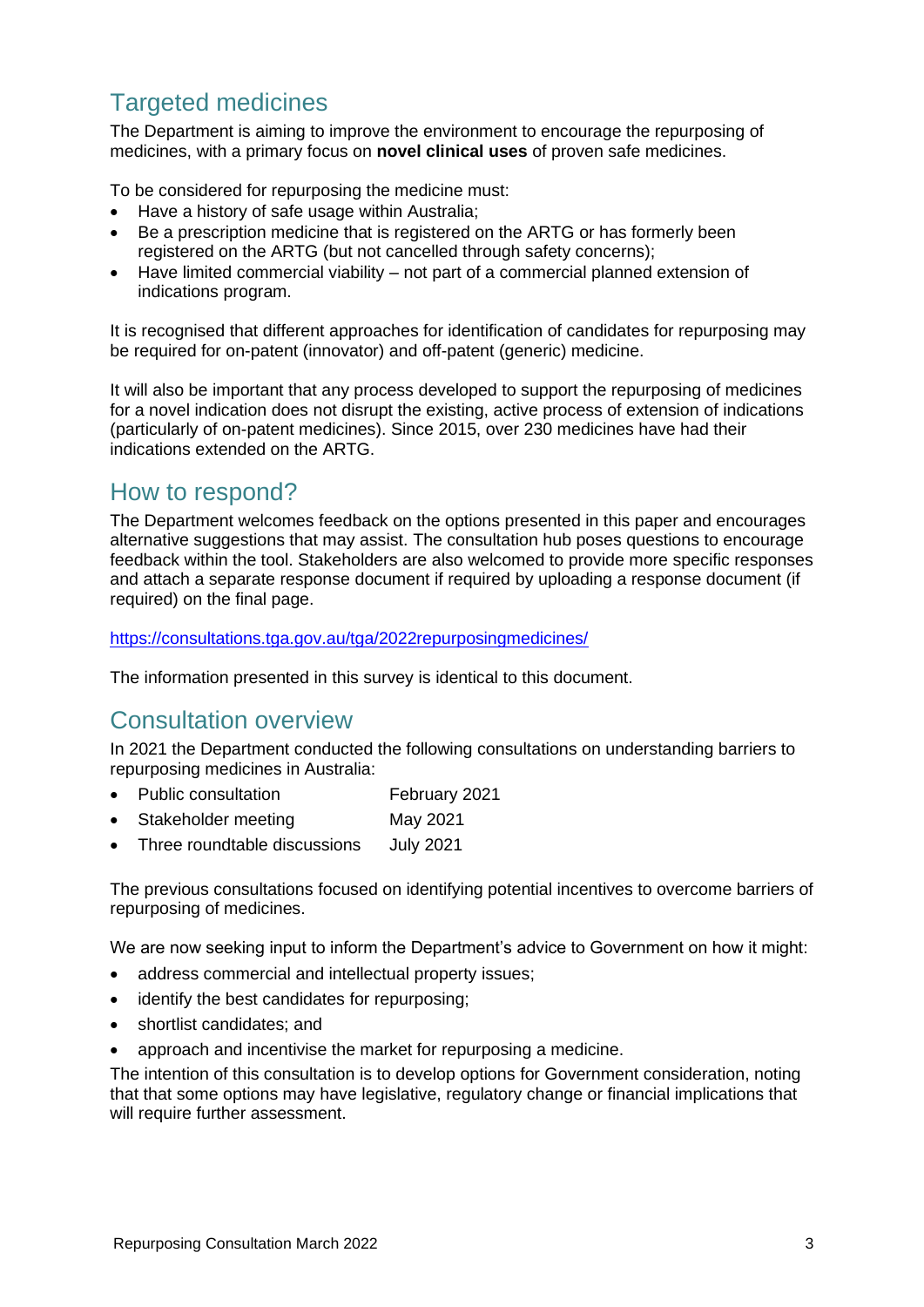# What have we understood so far?

In the 2021 consultations, stakeholders expressed broad support for repurposing of medicines whilst also identifying several issues and potential obstacles. The key themes of feedback included:

- Reducing regulatory burden, such as support to provide required data for regulatory and PBAC submissions and facilitating simultaneous regulatory and reimbursement evaluations.
- Incentives for sponsors, including application fee reductions and potential exclusivity periods for the new indication, to reduce commercial and (lack of) intellectual property barriers.
- Support by the Department for collation of published and unpublished data on the use of the medicine for the repurposed indication and sourcing of regulatory and health economic evidence internationally to facilitate the case for change.
- The need for more real-world evidence to be part of regulatory submissions and for clear regulator guidance and transparency around its usage and evaluation. Recognising that large, randomised trials for rare diseases are unlikely to be feasible and may not be ethical in cases where sufficient observational evidence suggests effectiveness.
- Socialised benefits whereby other companies benefit from the actions of the initiator company repurposing an off-patent medicine.
- Changing market forces as there is a risk of influencing a commercial marketplace through providing incentives, subsidies, and additional services. This could inadvertently impact the viability of future regulatory and reimbursement submissions for the same indication as the proposed repurposing.

Details of the consultation submissions received and a summary of our findings to date can be found on the TGA website: [https://www.tga.gov.au/consultation/consultation-repurposing](https://www.tga.gov.au/consultation/consultation-repurposing-medicines)[medicines](https://www.tga.gov.au/consultation/consultation-repurposing-medicines)

Stakeholder discussions and analysis of the consultation submissions has demonstrated:

- Where an indication has a marginal commercial viability, regulatory requirements may reduce the likelihood of a sponsor making an application for registration and reimbursement through the traditional extension of indication process.
- There is disparity between recognised Standards of Care involving some older medicines and the ease of access to these medicines through the current regulation/reimbursement model.
- Off-label usage of prescription medicines and the associated real-world data is not captured in a way that enables future registration or reimbursement of these treatment options.
- Repurposing could be facilitated in cases where there is a formal evidence base such as extensive medical literature on a potential repurposing application or a regulatory approval by a comparable overseas regulator for the indication.

Two benefits can be achieved by addressing these problems:

- Access to potentially effective treatment options will become more equitable for patients by registration and reimbursement for the repurposed indication.
- More repurposed treatments can be identified and targeted for registration/reimbursement if the capture and access to real-world data sets by researchers, clinicians and patient groups is improved, or if assistance is provided to the applicant to compile available evidence.

As previously stated, it will also be critical to ensure the existing, active process of extension of indications (particularly of on-patent medicine) continues unaffected.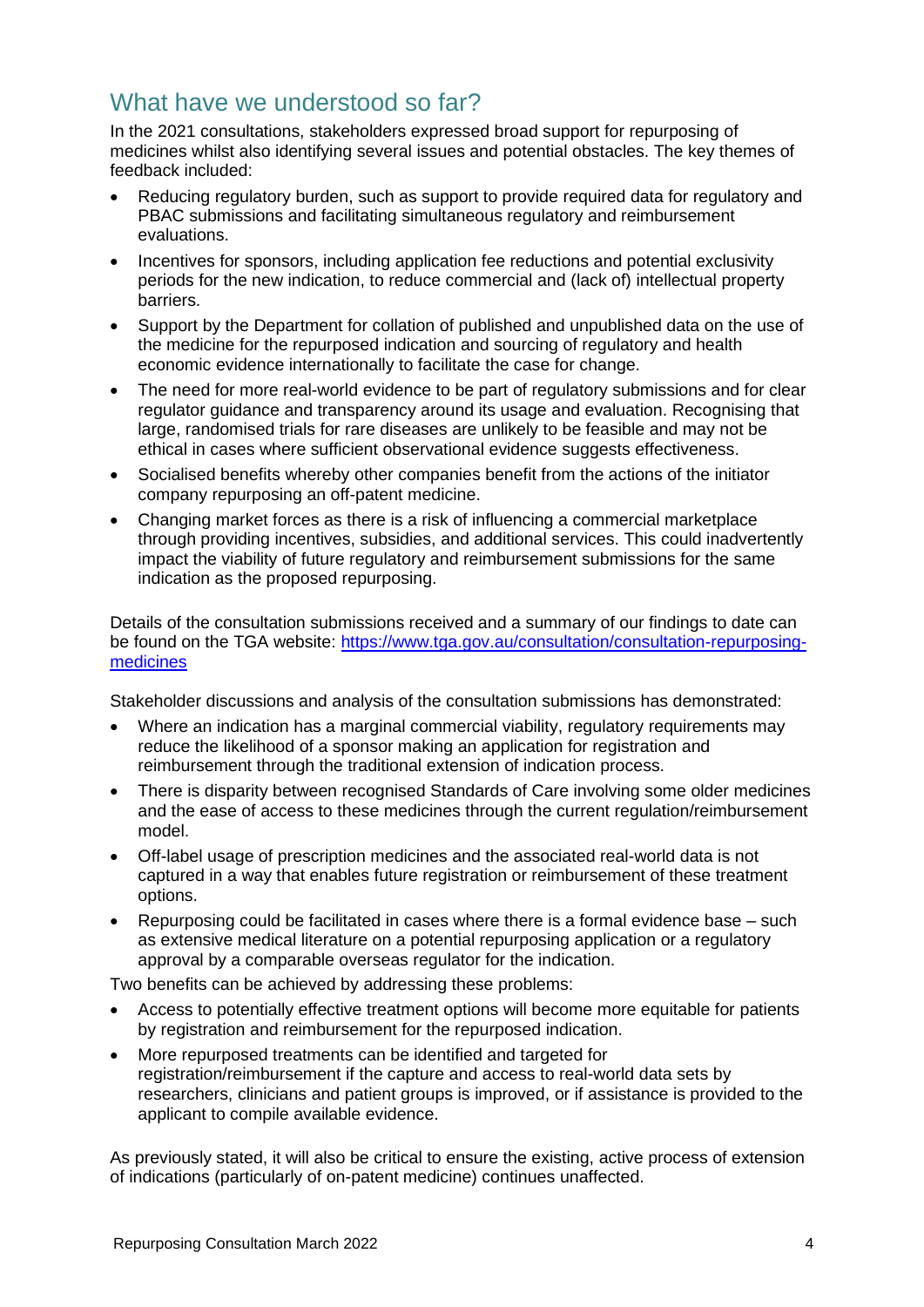# What might a repurposed medicine process look like?



#### 2. Candidates are prioritised



An independent reference group select the top candidates based on their expertise, with a primary focus on unmet need in Australia as identified in the system.



A small team within the Department prepare micro-dossiers on each of these medicines, and indications, identifying what the Australian Government knows



An internal examination of the micro-dossier to consider its probability for success: - Historic risk profile of the medicine/indication combination - Evidence available in the Department - International regulatory status



A proposition is generated outlining: - additional clinical evidence required - the cost to the sponsor for participation - special conditions that may be applied - early indications of likely reimbursement opportunities - support mechanisms offered

3. Sponsors are engaged



The proposition is sent to all sponsors with the medicine registered on the ARTG (if the medicine is under patent, only to the sponsor with the patent)



Where agreement is reached, the Department supports each of the participants as equal partners



If no sponsor wishes to participate, the department may consider opening the proposition to a tender model for noncommercial entities to act as sponsor

#### 4. Candidates are evaluated for safety and efficacy



Participants who agree are supported to apply based on the conditions in the proposition



The TGA and PBAC evaluation processes are followed and their recommendations are given to the relevant Delegates for approval or rejection



Assuming the risk benefit assessment is favourable, the medicine/indication is included on the ARTG, and recommended for PBS listing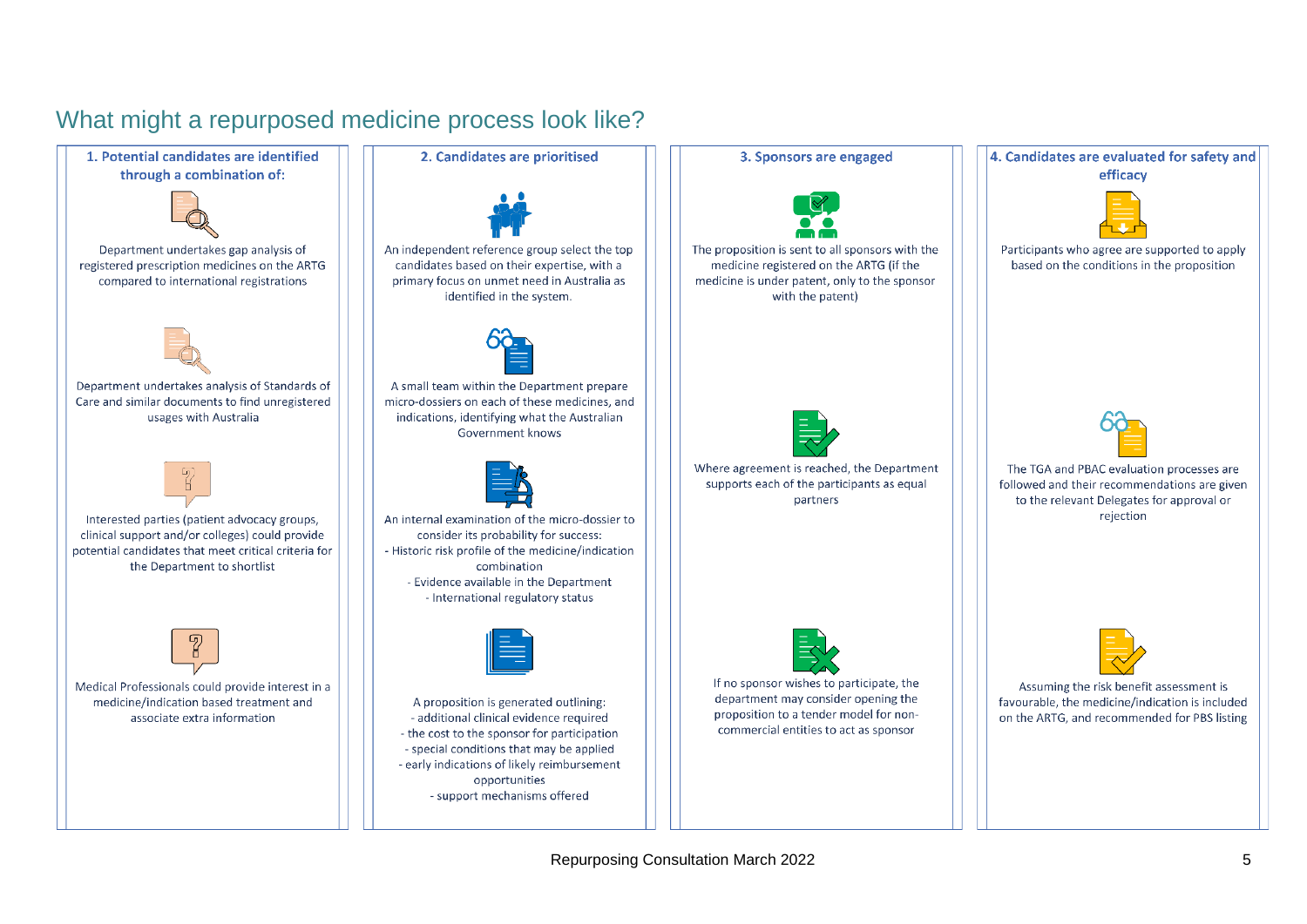# Challenges remaining

There are at least four core challenges to overcome in the development of a repurposing of medicine policy:

- A. Overcoming commercial constraints and addressing intellectual property issues;
- B. Identifying potential candidates;
- C. Prioritising candidates;
- D. Encouraging sponsors to apply for regulation and reimbursement by removing obstacles and/or providing incentives from the regulator or government.

Although we have provided some suggestions, we note that no Government decision on these has been made at this stage. Several options would require legislative or regulatory change, as well as funding. We welcome additional ideas or guidance that may practically assist in overcoming these challenges.

# A. Commercial and intellectual property (IP) issues

#### **Problem statement: The obstacles relating to commercial and IP issues are different between medicines that are on-patent vs off-patent.**

The Department received clear feedback from stakeholders during the initial consultation that compelling sponsors to apply or deeming indications would not be supported by industry.

Two groupings of medicines must be recognised when considering commercial and intellectual property concerns: 1. those that have patent and/or data protection, and 2. those that have been genericised, normally off-patent.

The incentives and approaches suggested in this paper have potential to reduce barriers for both types *if* sponsors are willing to participate in repurposing. However, there is a clear differential required where they do not, particularly where a proposed indication may not fit within a sponsor's therapeutic focus, or their global product development strategy.

#### **1. On-patent**

The Department may be able to pursue a repurposing opportunity by facilitating access for an alternative sponsor to licence the medicine for a repurposed indication, dependent upon the interest level of the parties involved.

**Question 1: What practical options may encourage an innovator to work with a third party to allow an on-patent medicine to be brought to market?**

**Question 2: How could product stewardship issues be managed in this circumstance?**

#### **2. Genericised (off-patent)**

Where the medicine is off-patent and no sponsor expresses interest within the set time, the Department may choose to seek public expressions of interest for sponsorship of the new indications, or it may place the details on file for a future review.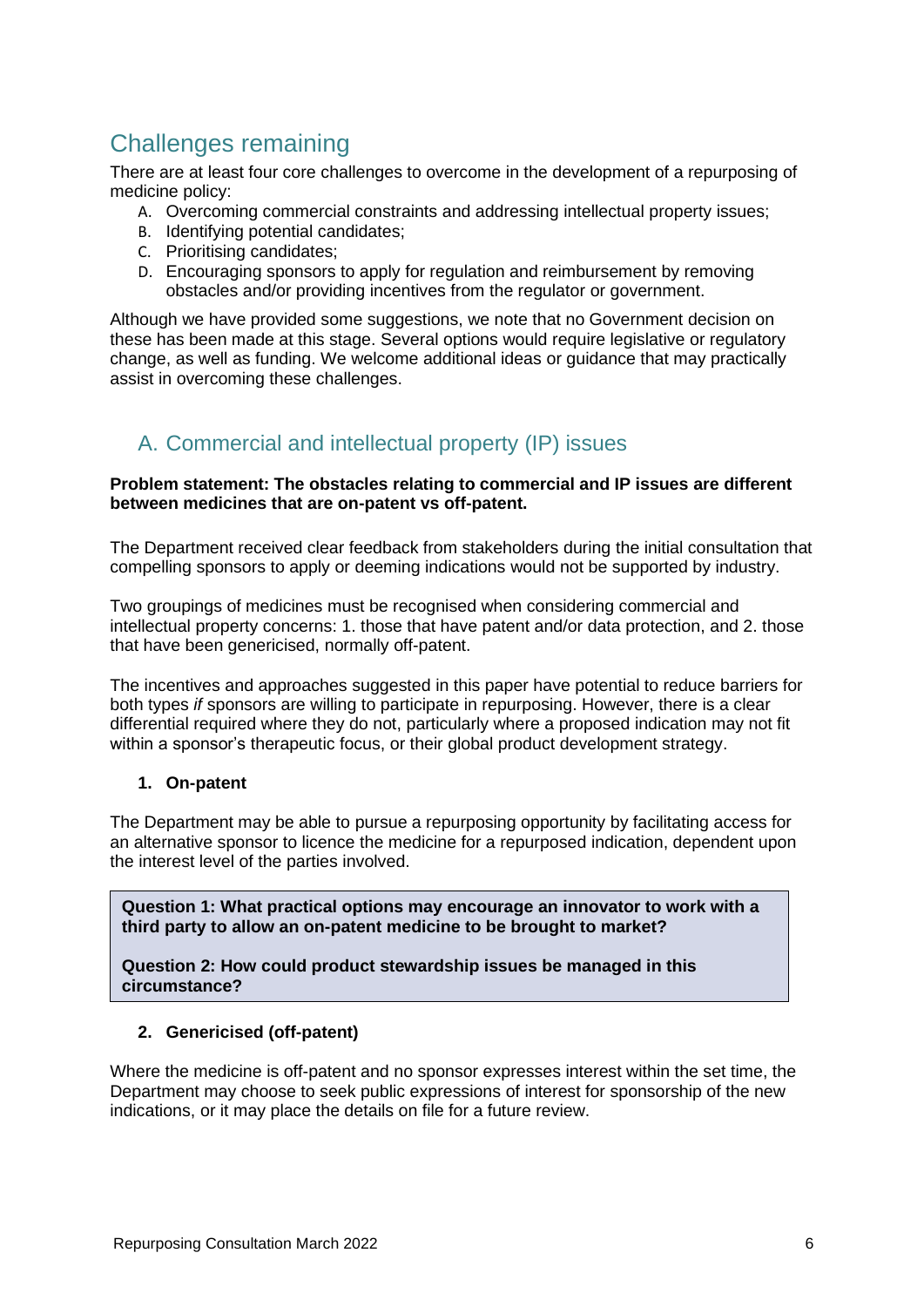**Question 3: What would be the most effective method to engage with potential non-traditional sponsors (such as non-profit groups, clinical colleges etc) where no interest is displayed by current sponsors of registered medicines?** 

**Question 4: How could product stewardship issues be managed in this circumstance?**

### B. Identifying potential candidates

**Problem statement: There is no central information collection or collation of off-label treatment options that could be used by the Department or others to identify potential medicines for repurposing.**

We have identified four general approaches for finding candidates, although responders are invited to propose alternatives.

In addition, any of these four options below could be augmented by **enabling any party to make an application around a particular candidate for repurposing**. The application could then undergo an assessment by the Department and following expert committee review if considered appropriate would move into development of a submission.

The four options below may be pursued in combination; they are not mutually exclusive:

**1. The Department could identify potential candidates through gap analysis of registered prescription medicines, comparing the indications registered in Australia to international registrations.**

#### **Benefits**

• Will highlight the disparity of indications internationally and drive greater alignment.

#### **Challenges**

- Indications used internationally may not reflect actual or anticipated usage of the medicine within Australia.
- Could require significant clinical prioritisation to select highest priority candidates.
- Although comparable overseas regulator dossiers may be available, assessment will require structured clinical review as there is currently limited international harmonisation of indication wording.
	- **2. The Department could identify potential candidates through analysis of Standards of Care and similar documents to find unregistered usages with Australia.**

#### **Benefits**

- Provides an immediate usage pattern that is reflective of current Australian clinical practice.
- Would provide starting points for potential sponsors to find real world data through the relevant health care providers or patient groups.
- May reduce medico-legal concerns of treating health care professionals.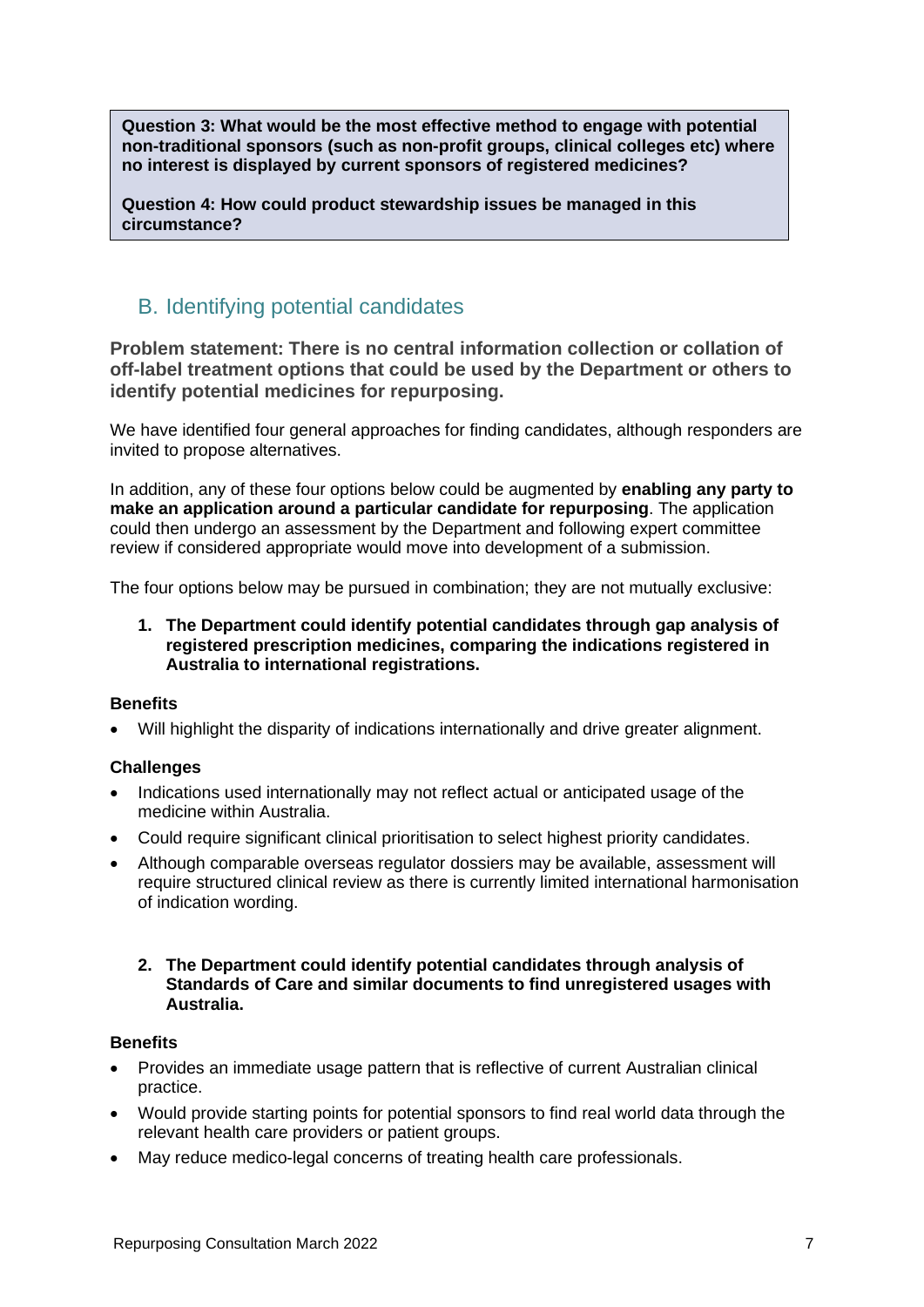• May reduce medicine cost concerns of patients through potential subsidised access of current off-label prescribed medicines.

#### **Challenges**

- Quality of objective documentation on efficacy (formal evidence) may be poor or limited.
- Relies upon already established usage patterns, thus may not necessarily increase the quality or quantity of available treatment options.
- A condition may have multiple Standards of Care, potentially requiring prioritisation within a condition.
	- **3. Interested parties (patient advocacy groups, hospital drugs and therapeutics committees and/or colleges) could provide potential candidates that meet critical criteria for the Department to shortlist.**

#### **Benefits**

- Provides a "grassroots" perspective.
- Moves toward a demand driven model where group support for repurposing can be demonstrated to potential or current sponsors.
- Similar to the approach being trialled by the European Medicines Agency (EMA). The TGA can also readily access regulatory evaluations conducted by EMA and can collaborate with EMA on the regulatory evaluation if appropriate.
- Allows a range of treatments to be requested for consideration.

#### **Challenges**

- Would require additional consolidation of available documented evidence and literature as support may be based on observational experience only.
- Would require support for groups to provide potential candidates in an acceptable form.
- May require repurposing endeavours to be 'targeted' toward a particular condition grouping to effectively consider which medicines to support.
	- **4. Expert clinicians and/or independent advisory committees could recommend that the Department consider additional indications for a registered medicine through a coordinated approach. Additionally, clinicians could identify the quantity and quality of clinical evidence they hold.**

#### **Benefits**

- Gives voice to patients through their treating clinician.
- May allow a true demand driven model to understand the volume of patients that are likely to access the medicine if repurposed.
- May identify treatments that are not yet Standards of Care.

#### **Challenges**

- Candidates may not have documented medical literature on use and/or regulatory approvals internationally.
- Would require some investment to develop a suitable database.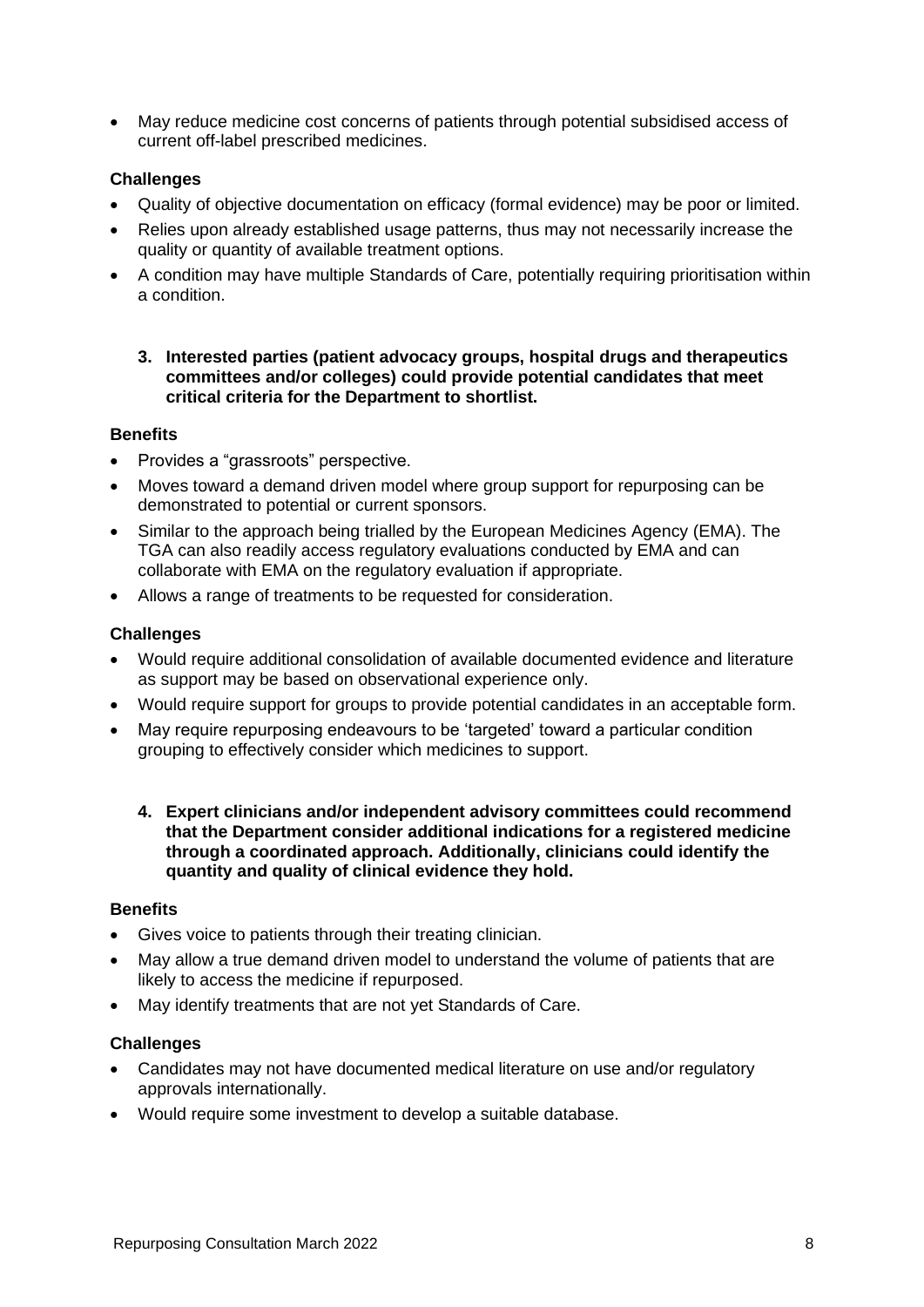• Would require additional prioritisation methods.

**Question 5: Of these four options, which do you support, and why?**

**Question 6: Is there a combination of the above four options that would be most effective?**

**Question 7: Are there other practical methods possible?**

### C. Prioritising candidates

**Problem statement: There is a need for prioritising the 'right' medicines identified as candidates for potential repurposing to support an efficient pathway through regulation and reimbursement. It is recognised that different approaches would be required for on-patent and off-patent medicines.**

The Department will need a transparent process to shortlist recommended candidates, depending upon the final model for identifying candidates.

At this point, it is expected to follow at least four steps:

#### **1. Criteria based requests:**

These criteria, along with others identified through consultation and design, will be applied at the first round – that is when an indication is requested to be considered.

- Medicine is registered or has been registered on the ARTG (and not removed on safety grounds).
- The new indication is for a novel clinical use, rather than a cascading extension of indication.
- Medicine is used for an unregistered indication in Australia.
- Clinicians and patients support the registration for this indication, including a willingness to be involved in generation of evidence through patient reported outcomes, or potential trial approaches if necessary.

#### **2. An independent expert committee prioritises these requests and recommends a range of candidates for progression at recurring meetings:**

An expert committee would review the potential candidates that meet the core criteria, and prioritise based on a combination of:

- Potential improvements to patient equity of access.
- Patent status of the medicine (note: on-patent medicines would require participation and/or the expressed consent of the innovator sponsor).
- Scale of current off-label usage or potential for significant off label use.
- Availability and usage of the medicine in Australia.
- Difference between currently registered and proposed indications.

#### **3. A short-form assessment of existing information holdings is undertaken by the Department for the proposed candidates:**

Scope of the level and quality of existing reference material already held by the Department (former dossiers, Drug Master Files etc).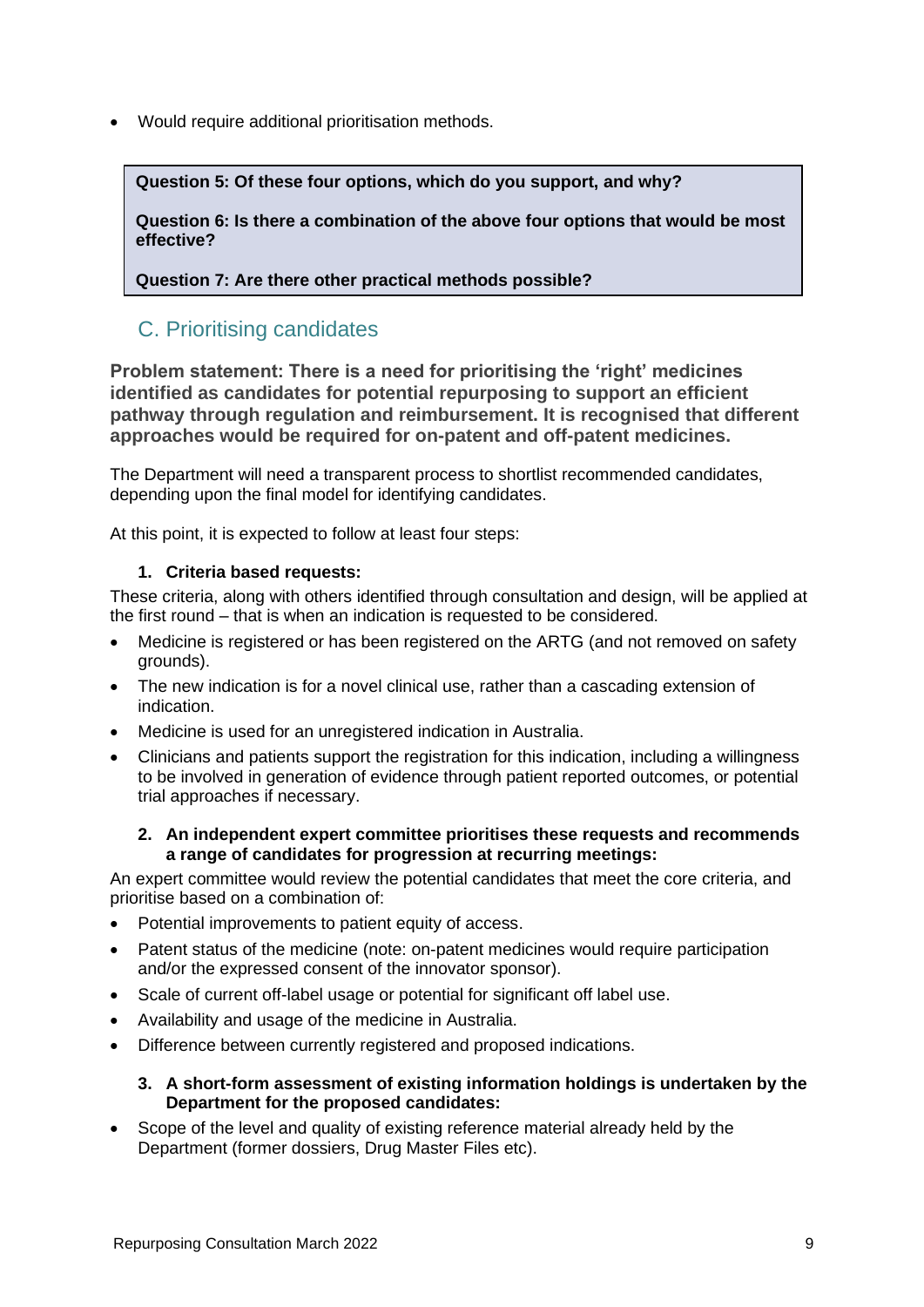- Scan of international regulatory and reimbursement status and history, and access to international regulatory reviews and dossiers.
- Review of the published medical literature on the potential repurposed indication. Review of known adverse events from the medicine.
- Short scan to find Standards of Care or similar recommending documents for treatments.
- Review of Pharmaceutical Benefits Scheme (PBS) for related or similar indications.
- Compile regulatory history for the medicine.

#### **4. An early assessment of probability for success will occur by the Department in conjunction with stakeholders:**

- Likelihood of commercial success and likelihood of attracting a suitable sponsor (including non-commercial sponsors).
- Are there significant side effects or safety events published that would outweigh the benefits?
- Does sufficient evidence exist for a sponsor to consolidate for an application?

**Question 8: What potential criteria or checks would support the intention to prioritise novel clinical uses over more traditional extension of indications?**

**Question 9: Would these criteria identify the most valuable candidates? Are there others that should be considered?**

**Question 10: In which phase should the patient perspective be a focus? What is the best process for this?**

**Question 11: At what stage should commercial factors be assessed? What is the best process for this?**

**Question 12: What type of skills/knowledge should an independent committee seek to have (noting not all areas of expertise can be available in a single committee)?**

**Question 13: Should the Department (in conjunction with other groups) set priority therapeutic area foci?**

### D. Encouraging sponsors to apply by removing obstacles and/or providing incentives

**Problem statement: There are obstacles for sponsors to overcome to register a new indication for a medicine. Provision of incentives are not the only actions required.**

The Department has identified the following actions it may take, based on the consultation to date and whether the product is on-patent or off-patent:

- Provide priority review to enable a repurposed off-patent indication to be registered through an abridged application and evaluation process focussing on clinical efficacy, effectiveness, and safety.
- Waive or reduce application and evaluation fees where there is limited commercial incentive to repurpose.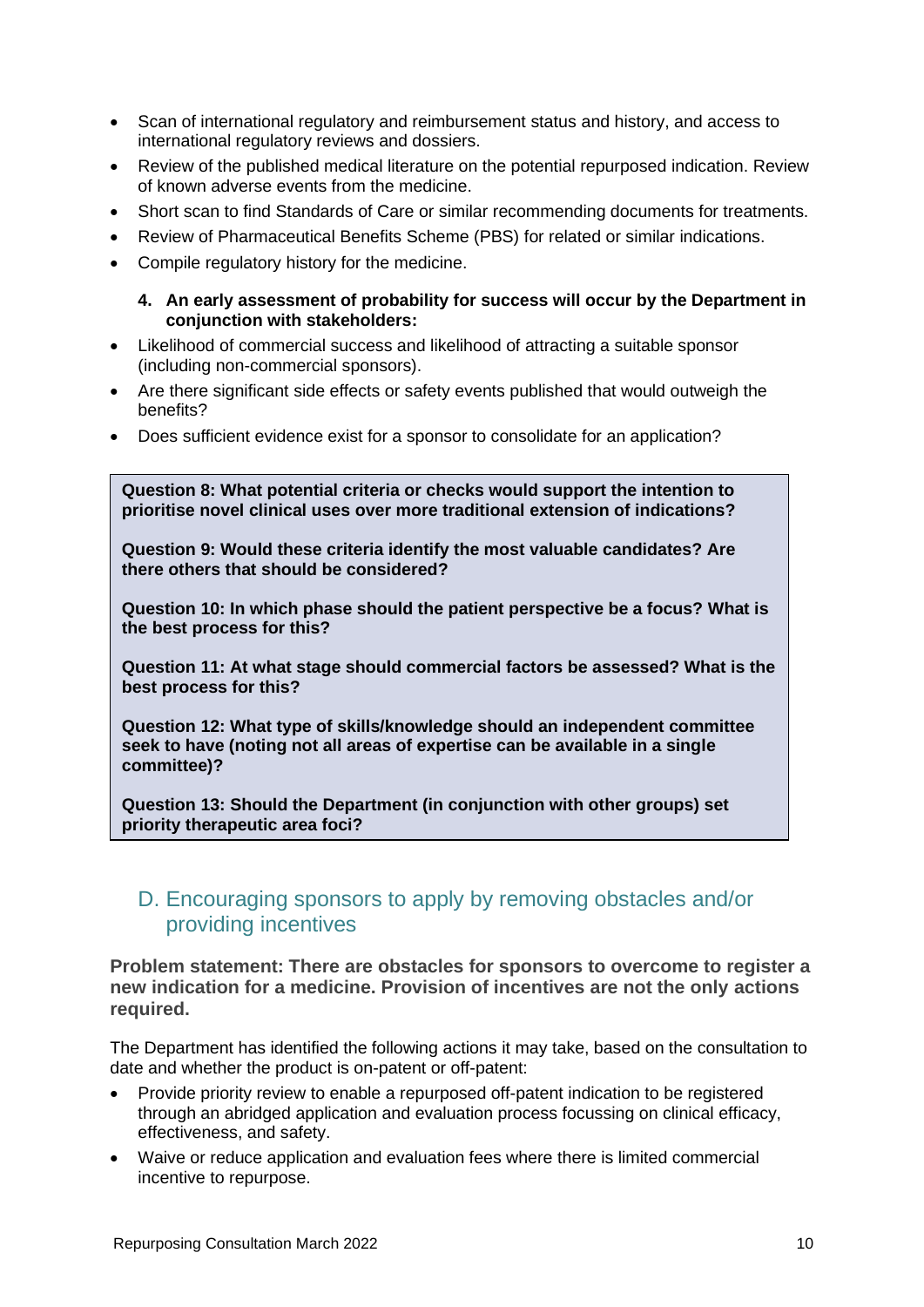- Provide regulatory exclusivity for a limited period to sponsors for repurposed indications for medicines that are on-patent.
- Provide support to the development of a regulatory submission including early scientific advice and pre-submission meetings.
- Provide coordinated support from the TGA and PBAC.
- Collation of clinical evidence including real-world evidence, literature reviews, and sourcing reviews and dossiers from comparable overseas regulators and Health Technology Assessment (HTA).

**Question 14: Are these actions the most important for sponsors?** 

**Question 15: What forms of coordination support from the TGA and PBAC would be most effective for sponsors?**

**Question 16: Will giving an exclusivity period to a repurposed indication give incentive for sponsors to pursue a repurposing opportunity?**

**Question 17: How should they be funded?**

**Question 18: Are there other options that should be considered?**

The Department could potentially use a combination of these actions to improve the viability for sponsors to apply to extend the indication. As well as these direct actions, the Department may also choose to enable sponsor(s) to extend indications within a coordinated TGA and PBAC evaluation process.

The Department would provide an offer to all sponsors holding marketing authority on the ARTG for the medicine. If a medicine is protected by patent, the Department would only engage with the sponsor holding the patent.

Feedback has shown it can be difficult to encourage a company to make a regulatory submission for a new indication where the medicine's patent has expired because in such cases, if one company gets TGA approval for an extension of an indication other companies may similarly benefit for a significantly reduced application complexity and fee. This is considered a socialised benefit.

One option may be to allow sponsors to either apply individually, or as a collective to share the fees and efforts outlined in the offer (this would require legislative change). Where exclusivity was offered, it would apply to any sponsor who responds within a set period. Again, any changes to exclusivity would require legislative change.

**Question 18: Would there be interest in collaborative submissions by sponsors? Under what circumstances could this be attractive to sponsors?**

**Question 19: Are there other practical options to overcome the socialised benefits in order to secure at least one application?**

**Question 20: What time period would be considered sufficient for sponsors to consider their interests and apply?**

The *Therapeutic Goods Act 1989* requires an application from a sponsor (or a collective of sponsors) to repurpose a medicine. Sponsors will retain the responsibility to provide pharmacovigilance of their medicines, including any new indications.